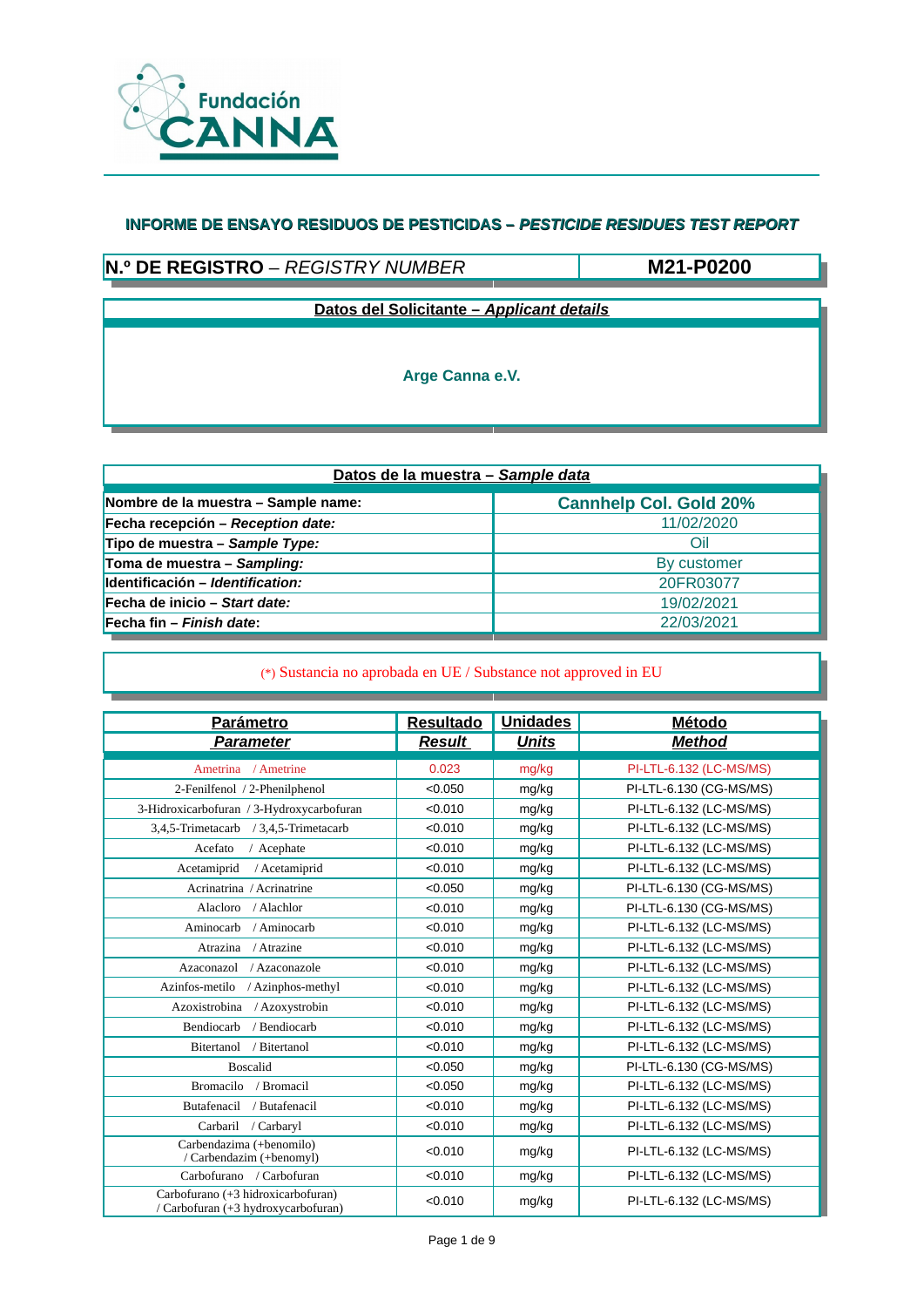

# **N.º DE REGISTRO** – *REGISTRY NUMBER*

**M21-P0200**

**Datos del Solicitante –** *Applicant details*

**Arge Canna e.V.**

| Datos de la muestra - Sample data   |                               |  |  |  |
|-------------------------------------|-------------------------------|--|--|--|
| Nombre de la muestra - Sample name: | <b>Cannhelp Col. Gold 20%</b> |  |  |  |
| Fecha recepción – Reception date:   | 11/02/2020                    |  |  |  |
| Tipo de muestra - Sample Type:      | Oil                           |  |  |  |
| Toma de muestra - Sampling:         | By customer                   |  |  |  |
| Identificación - Identification:    | 20FR03077                     |  |  |  |
| Fecha de inicio – Start date:       | 19/02/2021                    |  |  |  |
| Fecha fin - Finish date:            | 22/03/2021                    |  |  |  |

| <b>Parámetro</b>                         | <b>Resultado</b> | <b>Unidades</b> | Método                  |
|------------------------------------------|------------------|-----------------|-------------------------|
| <b>Parameter</b>                         | <b>Result</b>    | <b>Units</b>    | <b>Method</b>           |
| Cianazine / Cyanazine                    | < 0.010          | mg/kg           | PI-LTL-6.132 (LC-MS/MS) |
| Cianofos<br>/ Cyanophos                  | < 0.010          | mg/kg           | PI-LTL-6.130 (CG-MS/MS) |
| Ciazofamid / Cyazofamid                  | < 0.010          | mg/kg           | PI-LTL-6.132 (LC-MS/MS) |
| Ciflutrina / Cyfluthrin                  | < 0.050          | mg/kg           | PI-LTL-6.130 (CG-MS/MS) |
| Cimoxanilo / Cimoxanil                   | < 0.010          | mg/kg           | PI-LTL-6.132 (LC-MS/MS) |
| Cipermetrina / Cypermethrin              | < 0.050          | mg/kg           | PI-LTL-6.130 (CG-MS/MS) |
| Ciprodinilo / Cyprodinil                 | < 0.050          | mg/kg           | PI-LTL-6.132 (LC-MS/MS) |
| Climbazole / Climbazole                  | < 0.010          | mg/kg           | PI-LTL-6.132 (LC-MS/MS) |
| Clomazone / Clomazone                    | < 0.010          | mg/kg           | PI-LTL-6.132 (LC-MS/MS) |
| Clorbufam / Clorbufam                    | < 0.050          | mg/kg           | PI-LTL-6.130 (CG-MS/MS) |
| Clorfluazuron / Clorfluazuron            | < 0.050          | mg/kg           | PI-LTL-6.132 (LC-MS/MS) |
| Cloroneb<br>/ Chloroneb                  | < 0.050          | mg/kg           | PI-LTL-6.130 (CG-MS/MS) |
| Clorotion / Clorotion                    | < 0.050          | mg/kg           | PI-LTL-6.130 (CG-MS/MS) |
| Clorpirifos / Chlorpyrifos               | < 0.050          | mg/kg           | PI-LTL-6.130 (CG-MS/MS) |
| Clorpirifos-metilo / Chlorpyrifos-methyl | < 0.050          | mg/kg           | PI-LTL-6.130 (CG-MS/MS) |
| Clorprofam / Chlorpropham                | < 0.050          | mg/kg           | PI-LTL-6.130 (CG-MS/MS) |
| Clortorulon / Chlortoluron               | < 0.010          | mg/kg           | PI-LTL-6.132 (LC-MS/MS) |
| Clotianidina / Clothianidin              | < 0.010          | mg/kg           | PI-LTL-6.132 (LC-MS/MS) |
| / Chlozolinate<br>Clozolinato            | < 0.010          | mg/kg           | PI-LTL-6.130 (CG-MS/MS) |
| Coumafos                                 | < 0.050          | mg/kg           | PI-LTL-6.130 (CG-MS/MS) |
| Cresoxim metil / Kresoxim methyl         | < 0.050          | mg/kg           | PI-LTL-6.130 (CG-MS/MS) |
| Crimidina<br>/ Crimidine                 | < 0.010          | mg/kg           | PI-LTL-6.130 (CG-MS/MS) |
| DDE $(4,4'-)$ / DDE $(4,4')$             | < 0.050          | mg/kg           | PI-LTL-6.130 (CG-MS/MS) |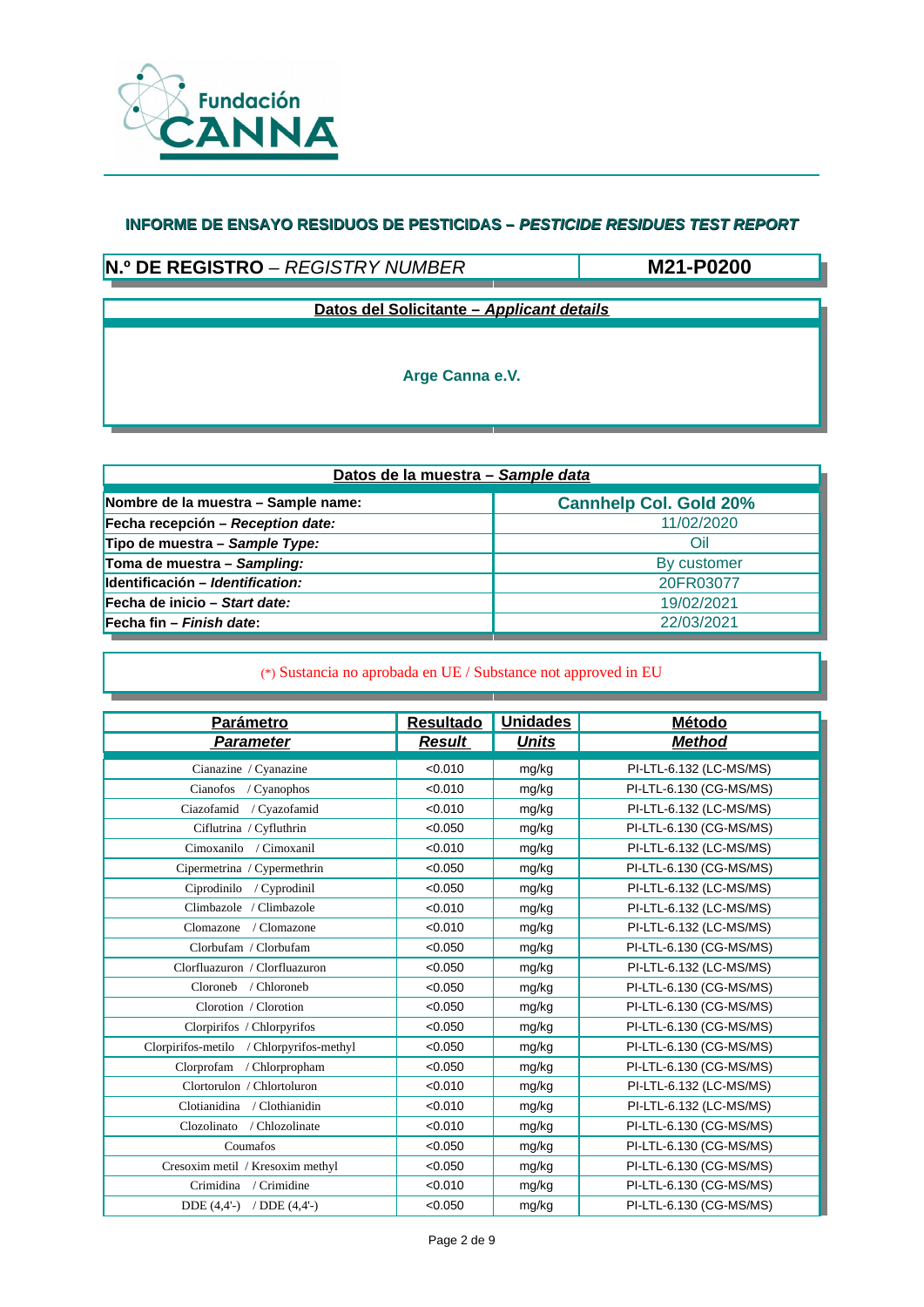

# **N.º DE REGISTRO** – *REGISTRY NUMBER*

**M21-P0200**

**Datos del Solicitante –** *Applicant details*

**Arge Canna e.V.**

| Datos de la muestra - Sample data   |                               |  |  |  |
|-------------------------------------|-------------------------------|--|--|--|
| Nombre de la muestra - Sample name: | <b>Cannhelp Col. Gold 20%</b> |  |  |  |
| Fecha recepción - Reception date:   | 11/02/2020                    |  |  |  |
| Tipo de muestra - Sample Type:      | Oil                           |  |  |  |
| Toma de muestra - Sampling:         | By customer                   |  |  |  |
| Identificación - Identification:    | 20FR03077                     |  |  |  |
| Fecha de inicio - Start date:       | 19/02/2021                    |  |  |  |
| Fecha fin - Finish date:            | 22/03/2021                    |  |  |  |

| <b>Parámetro</b>                               | <b>Resultado</b> | <b>Unidades</b> | Método                  |
|------------------------------------------------|------------------|-----------------|-------------------------|
| <b>Parameter</b>                               | <b>Result</b>    | <b>Units</b>    | <b>Method</b>           |
| Desmetil pirimicarb<br>/ Desmethyl pirimicarb  | < 0.010          | mg/kg           | PI-LTL-6.132 (LC-MS/MS) |
| / Desmetryne<br>Desmetrin                      | < 0.010          | mg/kg           | PI-LTL-6.132 (LC-MS/MS) |
| Diclobenilo<br>/ Dichlobenil                   | < 0.010          | mg/kg           | PI-LTL-6.130 (CG-MS/MS) |
| Diclofention<br>/ Dichlofention                | < 0.050          | mg/kg           | PI-LTL-6.130 (CG-MS/MS) |
| Dicrotofos<br>/ Dicrotophos                    | < 0.010          | mg/kg           | PI-LTL-6.132 (LC-MS/MS) |
| Dietofencarb                                   | < 0.050          | mg/kg           | PI-LTL-6.130 (CG-MS/MS) |
| Difenoconazol / Difenoconazole                 | < 0.050          | mg/kg           | PI-LTL-6.132 (LC-MS/MS) |
| Diflubenzurón / Diflubenzuron                  | < 0.010          | mg/kg           | PI-LTL-6.132 (LC-MS/MS) |
| / Dimethoate<br>Dimetoato                      | < 0.010          | mg/kg           | PI-LTL-6.132 (LC-MS/MS) |
| / Omethoate + dimethoate<br>Dimetoato+ometoato | < 0.010          | mg/kg           | PI-LTL-6.132 (LC-MS/MS) |
| Dimetomorfo<br>/ Dimethomorph                  | < 0.010          | mg/kg           | PI-LTL-6.132 (LC-MS/MS) |
| Dimoxistrobin / Dimoxystrobin                  | < 0.010          | mg/kg           | PI-LTL-6.132 (LC-MS/MS) |
| / Diuron<br>Diurón                             | < 0.010          | mg/kg           | PI-LTL-6.132 (LC-MS/MS) |
| Epoxiconazol<br>/ Epoxiconazole                | < 0.010          | mg/kg           | PI-LTL-6.132 (LC-MS/MS) |
| Esfenvalerato / Esfenvalerate                  | < 0.050          | mg/kg           | PI-LTL-6.130 (CG-MS/MS) |
| Espirotetramat / Spirotetramat                 | < 0.010          | mg/kg           | PI-LTL-6.132 (LC-MS/MS) |
| Etaconazol                                     | < 0.010          | mg/kg           | PI-LTL-6.132 (LC-MS/MS) |
| Etoprofos / Ethoprophos                        | < 0.010          | mg/kg           | PI-LTL-6.130 (CG-MS/MS) |
| Famoxadona                                     | < 0.050          | mg/kg           | PI-LTL-6.130 (CG-MS/MS) |
| Fenamifos sulfona<br>/ Fenamiphos sulfone      | < 0.010          | mg/kg           | PI-LTL-6.132 (LC-MS/MS) |
| / Fenbuconazole<br>Fenbuconazol                | < 0.010          | mg/kg           | PI-LTL-6.132 (LC-MS/MS) |
| Fenitrotión<br>/ Fenitrothion                  | < 0.050          | mg/kg           | PI-LTL-6.130 (CG-MS/MS) |
| Fenmedifam<br>/ Fenmedifam                     | < 0.010          | mg/kg           | PI-LTL-6.132 (LC-MS/MS) |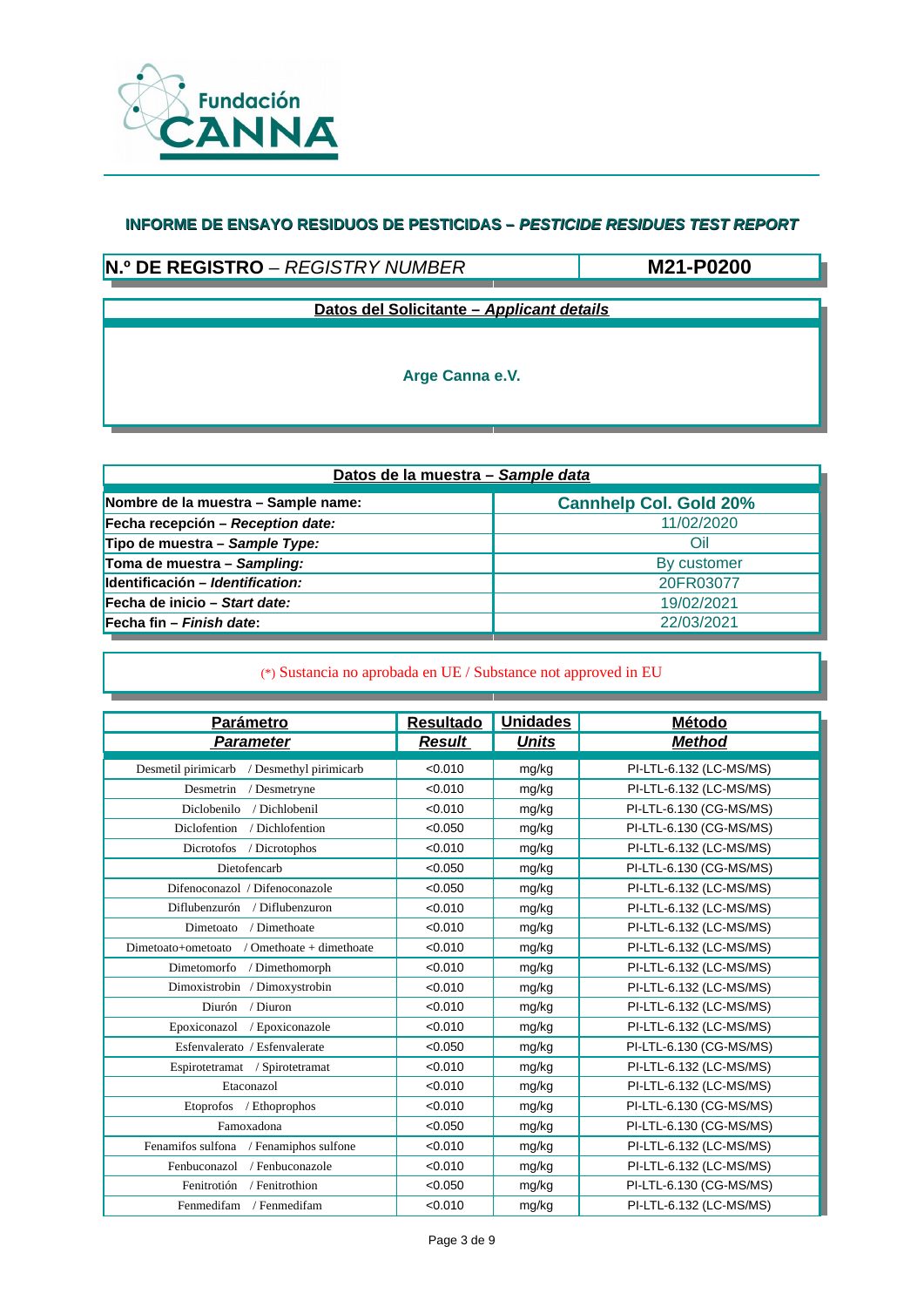

# **N.º DE REGISTRO** – *REGISTRY NUMBER*

**M21-P0200**

**Datos del Solicitante –** *Applicant details*

**Arge Canna e.V.**

| Datos de la muestra - Sample data   |                               |  |  |  |
|-------------------------------------|-------------------------------|--|--|--|
| Nombre de la muestra - Sample name: | <b>Cannhelp Col. Gold 20%</b> |  |  |  |
| Fecha recepción – Reception date:   | 11/02/2020                    |  |  |  |
| Tipo de muestra - Sample Type:      | Oil                           |  |  |  |
| Toma de muestra - Sampling:         | By customer                   |  |  |  |
| Identificación - Identification:    | 20FR03077                     |  |  |  |
| Fecha de inicio – Start date:       | 19/02/2021                    |  |  |  |
| Fecha fin - Finish date:            | 22/03/2021                    |  |  |  |

| Parámetro                              | <b>Resultado</b> | <b>Unidades</b> | Método                  |
|----------------------------------------|------------------|-----------------|-------------------------|
| <b>Parameter</b>                       | <b>Result</b>    | <b>Units</b>    | <b>Method</b>           |
| Fenoxicarb<br>/ Fenoxycarb             | < 0.050          | mg/kg           | PI-LTL-6.132 (LC-MS/MS) |
| / Fenson<br>Fenson                     | < 0.010          | mg/kg           | PI-LTL-6.130 (CG-MS/MS) |
| Fentoato / Fentoate                    | < 0.050          | mg/kg           | PI-LTL-6.130 (CG-MS/MS) |
| Fenvalerato / Fenvalerate              | < 0.050          | mg/kg           | PI-LTL-6.130 (CG-MS/MS) |
| Fenvalerato+esfenvalerato              | < 0.010          | mg/kg           | PI-LTL-6.130 (CG-MS/MS) |
| Flonicamid / Flonicamid                | < 0.010          | mg/kg           | PI-LTL-6.132 (LC-MS/MS) |
| Flubendiamida / Flubendiamide          | < 0.010          | mg/kg           | PI-LTL-6.132 (LC-MS/MS) |
| Flucitrinato / Flucitrinate            | < 0.050          | mg/kg           | PI-LTL-6.130 (CG-MS/MS) |
| Flucloralin / Fluchloralin             | < 0.050          | mg/kg           | PI-LTL-6.130 (CG-MS/MS) |
| Fludioxonilo / Fludioxonil             | < 0.010          | mg/kg           | PI-LTL-6.132 (LC-MS/MS) |
| Flufenoxurón / Flufenoxuron            | < 0.050          | mg/kg           | PI-LTL-6.130 (CG-MS/MS) |
| Fluquinconazol / Fluquinconazol        | < 0.010          | mg/kg           | PI-LTL-6.130 (CG-MS/MS) |
| Flurprimidol<br>/ Flurprimidol         | < 0.050          | mg/kg           | PI-LTL-6.132 (LC-MS/MS) |
| Flutiacet metil<br>/ Fluthiacet methyl | < 0.010          | mg/kg           | PI-LTL-6.132 (LC-MS/MS) |
| Flutriafol<br>/ Flutriafol             | < 0.010          | mg/kg           | PI-LTL-6.132 (LC-MS/MS) |
| Formotion                              | < 0.010          | mg/kg           | PI-LTL-6.132 (LC-MS/MS) |
| Fosfamidon / Phosphamidon              | < 0.010          | mg/kg           | PI-LTL-6.132 (LC-MS/MS) |
| / Phosmet<br>Fosmet                    | < 0.050          | mg/kg           | PI-LTL-6.132 (LC-MS/MS) |
| Heptenofos / Heptenophos               | < 0.010          | mg/kg           | PI-LTL-6.130 (CG-MS/MS) |
| Imidacloprid / Imidacloprid            | < 0.010          | mg/kg           | PI-LTL-6.132 (LC-MS/MS) |
| Indoxacarb                             | < 0.050          | mg/kg           | PI-LTL-6.130 (CG-MS/MS) |
| Iodofenfos                             | < 0.010          | mg/kg           | PI-LTL-6.130 (CG-MS/MS) |
| Iprodiona / Iprodione                  | < 0.050          | mg/kg           | PI-LTL-6.132 (LC-MS/MS) |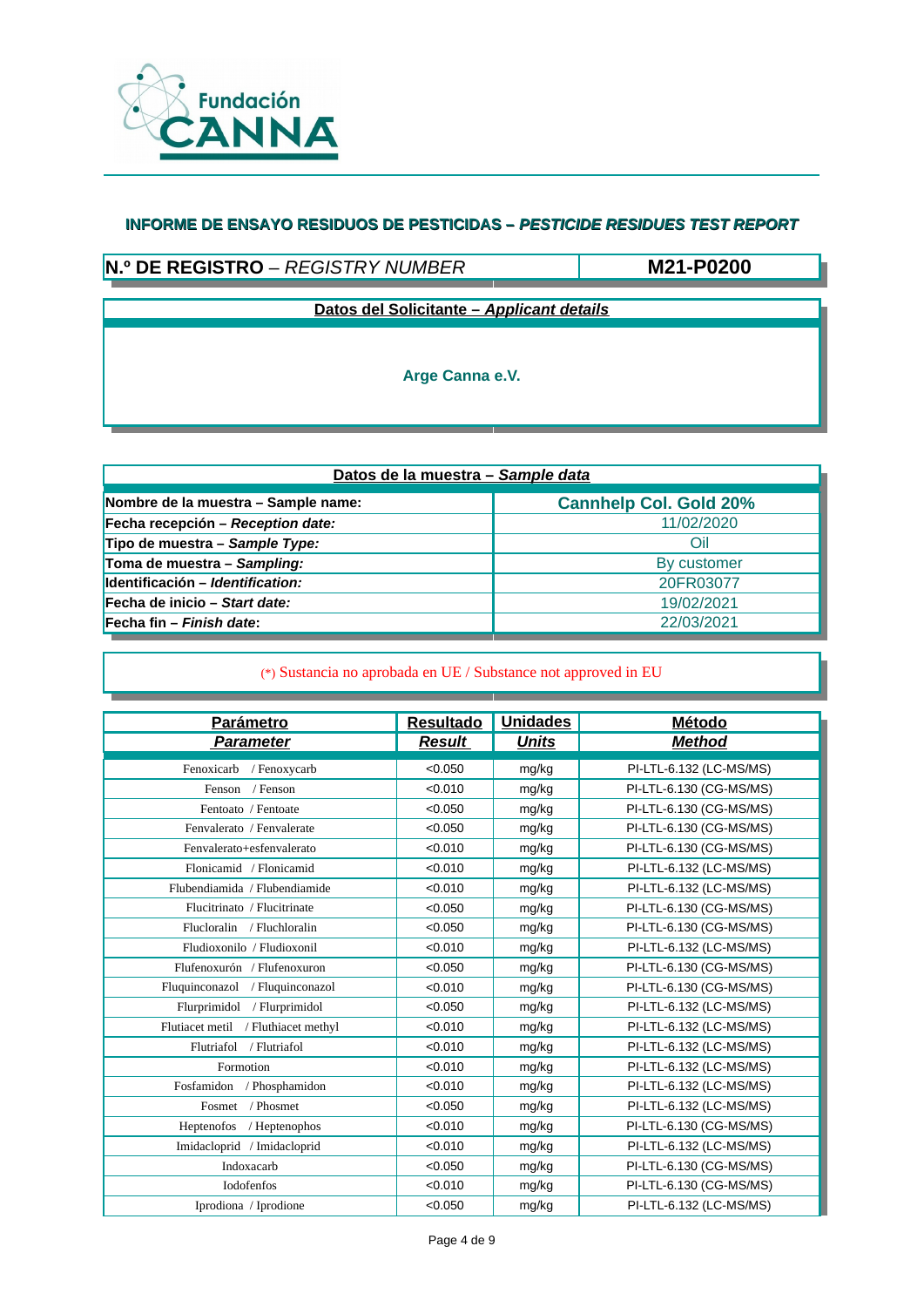

# **N.º DE REGISTRO** – *REGISTRY NUMBER*

**M21-P0200**

**Datos del Solicitante –** *Applicant details*

**Arge Canna e.V.**

| Datos de la muestra - Sample data   |                               |  |  |  |
|-------------------------------------|-------------------------------|--|--|--|
| Nombre de la muestra - Sample name: | <b>Cannhelp Col. Gold 20%</b> |  |  |  |
| Fecha recepción - Reception date:   | 11/02/2020                    |  |  |  |
| Tipo de muestra - Sample Type:      | Oil                           |  |  |  |
| Toma de muestra - Sampling:         | By customer                   |  |  |  |
| Identificación - Identification:    | 20FR03077                     |  |  |  |
| Fecha de inicio - Start date:       | 19/02/2021                    |  |  |  |
| Fecha fin – Finish date:            | 22/03/2021                    |  |  |  |

| Parámetro                                | <b>Resultado</b> | <b>Unidades</b> | Método                  |
|------------------------------------------|------------------|-----------------|-------------------------|
| <b>Parameter</b>                         | <b>Result</b>    | <b>Units</b>    | <b>Method</b>           |
| / Iprovalicarb<br>Iprovalicarb           | < 0.010          | mg/kg           | PI-LTL-6.132 (LC-MS/MS) |
| Isazofos<br>/ Isazophos                  | < 0.010          | mg/kg           | PI-LTL-6.130 (CG-MS/MS) |
| Isocarbofos<br>/ Isocarbophos            | < 0.010          | mg/kg           | PI-LTL-6.132 (LC-MS/MS) |
| Isofenfos<br>/ Isofenphos                | < 0.010          | mg/kg           | PI-LTL-6.130 (CG-MS/MS) |
| Isofenfos metil<br>/ Isofenphos methyl   | < 0.010          | mg/kg           | PI-LTL-6.130 (CG-MS/MS) |
| / Isoprocarb<br>Isoprocarb               | < 0.010          | mg/kg           | PI-LTL-6.132 (LC-MS/MS) |
| Isoproturón<br>/ Isoproturon             | < 0.010          | mg/kg           | PI-LTL-6.132 (LC-MS/MS) |
| Isoxaben<br>/ Isoxaben                   | < 0.010          | mg/kg           | PI-LTL-6.132 (LC-MS/MS) |
| Lenacilo<br>/ Lenacil                    | < 0.010          | mg/kg           | PI-LTL-6.132 (LC-MS/MS) |
| Linurón / Linuron                        | < 0.010          | mg/kg           | PI-LTL-6.132 (LC-MS/MS) |
| Malaoxon / Malaoxon                      | < 0.010          | mg/kg           | PI-LTL-6.132 (LC-MS/MS) |
| Malation                                 | < 0.010          | mg/kg           | PI-LTL-6.130 (CG-MS/MS) |
| Mandipropamid<br>/ Mandipropamid         | < 0.010          | mg/kg           | PI-LTL-6.132 (LC-MS/MS) |
| / Mecarbam<br>Mecarbam                   | < 0.010          | mg/kg           | PI-LTL-6.132 (LC-MS/MS) |
| Mepanipirima<br>/ Mepanipyrim            | < 0.010          | mg/kg           | PI-LTL-6.132 (LC-MS/MS) |
| Mepronil<br>/ Mepronyl                   | < 0.010          | mg/kg           | PI-LTL-6.132 (LC-MS/MS) |
| Metabenztiazuron<br>/ Methabenzthiazuron | < 0.010          | mg/kg           | PI-LTL-6.132 (LC-MS/MS) |
| / Methacrifos<br><b>Metacrifos</b>       | < 0.010          | mg/kg           | PI-LTL-6.130 (CG-MS/MS) |
| Metalaxilo / Metalaxyl                   | < 0.050          | mg/kg           | PI-LTL-6.130 (CG-MS/MS) |
| Metamidofos / Methamidophos              | < 0.010          | mg/kg           | PI-LTL-6.132 (LC-MS/MS) |
| Metamitron                               | < 0.010          | mg/kg           | PI-LTL-6.132 (LC-MS/MS) |
| Metidatión                               | < 0.050          | mg/kg           | PI-LTL-6.130 (CG-MS/MS) |
| Metiocarb / Methiocarb                   | < 0.010          | mg/kg           | PI-LTL-6.132 (LC-MS/MS) |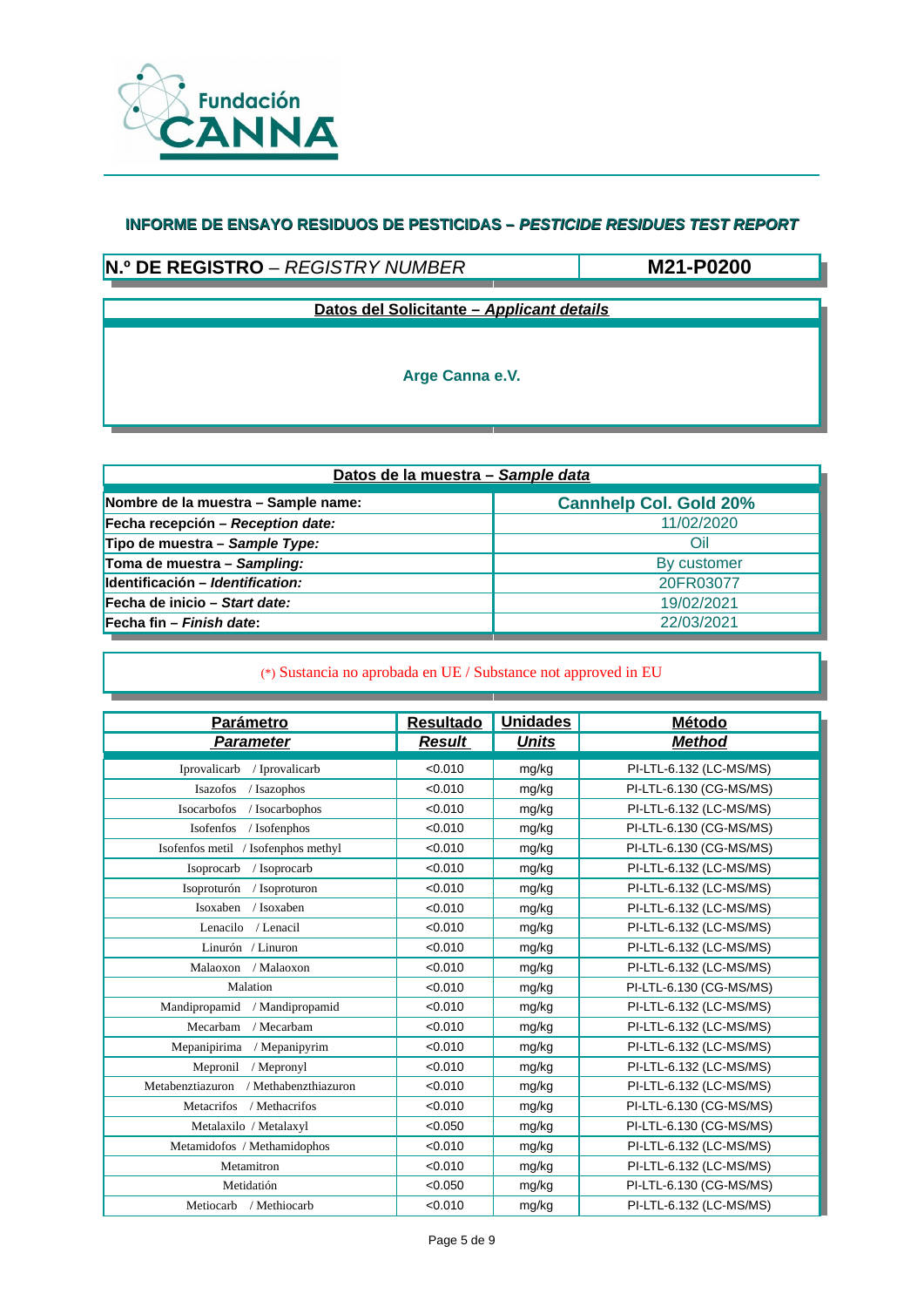

# **N.º DE REGISTRO** – *REGISTRY NUMBER*

**M21-P0200**

**Datos del Solicitante –** *Applicant details*

**Arge Canna e.V.**

| Datos de la muestra - Sample data   |                               |  |  |  |
|-------------------------------------|-------------------------------|--|--|--|
| Nombre de la muestra - Sample name: | <b>Cannhelp Col. Gold 20%</b> |  |  |  |
| Fecha recepción - Reception date:   | 11/02/2020                    |  |  |  |
| Tipo de muestra - Sample Type:      | Oil                           |  |  |  |
| Toma de muestra - Sampling:         | By customer                   |  |  |  |
| Identificación - Identification:    | 20FR03077                     |  |  |  |
| Fecha de inicio - Start date:       | 19/02/2021                    |  |  |  |
| Fecha fin – Finish date:            | 22/03/2021                    |  |  |  |

| <b>Parámetro</b>                                                       | <b>Resultado</b> | <b>Unidades</b> | <b>Método</b>           |
|------------------------------------------------------------------------|------------------|-----------------|-------------------------|
| <b>Parameter</b>                                                       | <b>Result</b>    | <b>Units</b>    | <b>Method</b>           |
| Metiocarb (+sulfona+sulfóxido)<br>/ Methiocarb (+ sulfone + sulfoxide) | < 0.010          | mg/kg           | PI-LTL-6.132 (LC-MS/MS) |
| Metiocarb sulfona / Methiocarb sulfone                                 | < 0.010          | mg/kg           | PI-LTL-6.132 (LC-MS/MS) |
| Metiocarb sulfóxido / Methiocarb sulfoxide                             | < 0.010          | mg/kg           | PI-LTL-6.132 (LC-MS/MS) |
| Metobromuron / Metobromuron                                            | < 0.010          | mg/kg           | PI-LTL-6.132 (LC-MS/MS) |
| Metolacloro<br>/ Metolachlor                                           | < 0.050          | mg/kg           | PI-LTL-6.130 (CG-MS/MS) |
| Metolcarb<br>/ Metolcarb                                               | < 0.010          | mg/kg           | PI-LTL-6.132 (LC-MS/MS) |
| Metomilo<br>/ Methomyl                                                 | < 0.010          | mg/kg           | PI-LTL-6.132 (LC-MS/MS) |
| Metomilo (+tiodicarb) / Methomyl (+ thiodicarb)                        | < 0.010          | mg/kg           | PI-LTL-6.132 (LC-MS/MS) |
| Metoxifenozida / Methoxyfenozide                                       | < 0.010          | mg/kg           | PI-LTL-6.132 (LC-MS/MS) |
| Metoxuron / Metoxuron                                                  | < 0.010          | mg/kg           | PI-LTL-6.132 (LC-MS/MS) |
| Metrafenona                                                            | < 0.050          | mg/kg           | PI-LTL-6.130 (CG-MS/MS) |
| Metribuzina<br>/ Metribuzin                                            | < 0.010          | mg/kg           | PI-LTL-6.132 (LC-MS/MS) |
| Miclobutanil<br>/ Myclobutanil                                         | < 0.010          | mg/kg           | PI-LTL-6.132 (LC-MS/MS) |
| Miclobutanil<br>/ Myclobutanil                                         | < 0.050          | mg/kg           | PI-LTL-6.130 (CG-MS/MS) |
| Monocrotofos<br>/ Monocrotophos                                        | < 0.010          | mg/kg           | PI-LTL-6.132 (LC-MS/MS) |
| Neburon / Neburon                                                      | < 0.010          | mg/kg           | PI-LTL-6.132 (LC-MS/MS) |
| Nitenpiram / Nitenpyram                                                | < 0.010          | mg/kg           | PI-LTL-6.132 (LC-MS/MS) |
| Nitrotal isopropil                                                     | < 0.010          | mg/kg           | PI-LTL-6.130 (CG-MS/MS) |
| / Omethoate<br>Ometoato                                                | < 0.010          | mg/kg           | PI-LTL-6.132 (LC-MS/MS) |
| Oxamilo<br>/ Oxamyl                                                    | < 0.010          | mg/kg           | PI-LTL-6.132 (LC-MS/MS) |
| Paclobutrazol<br>/ Paclobutrazol                                       | < 0.010          | mg/kg           | PI-LTL-6.132 (LC-MS/MS) |
| / Paraoxon methyl<br>Paraoxon metil                                    | < 0.010          | mg/kg           | PI-LTL-6.132 (LC-MS/MS) |
| Paratión-metilo                                                        | < 0.050          | mg/kg           | PI-LTL-6.130 (CG-MS/MS) |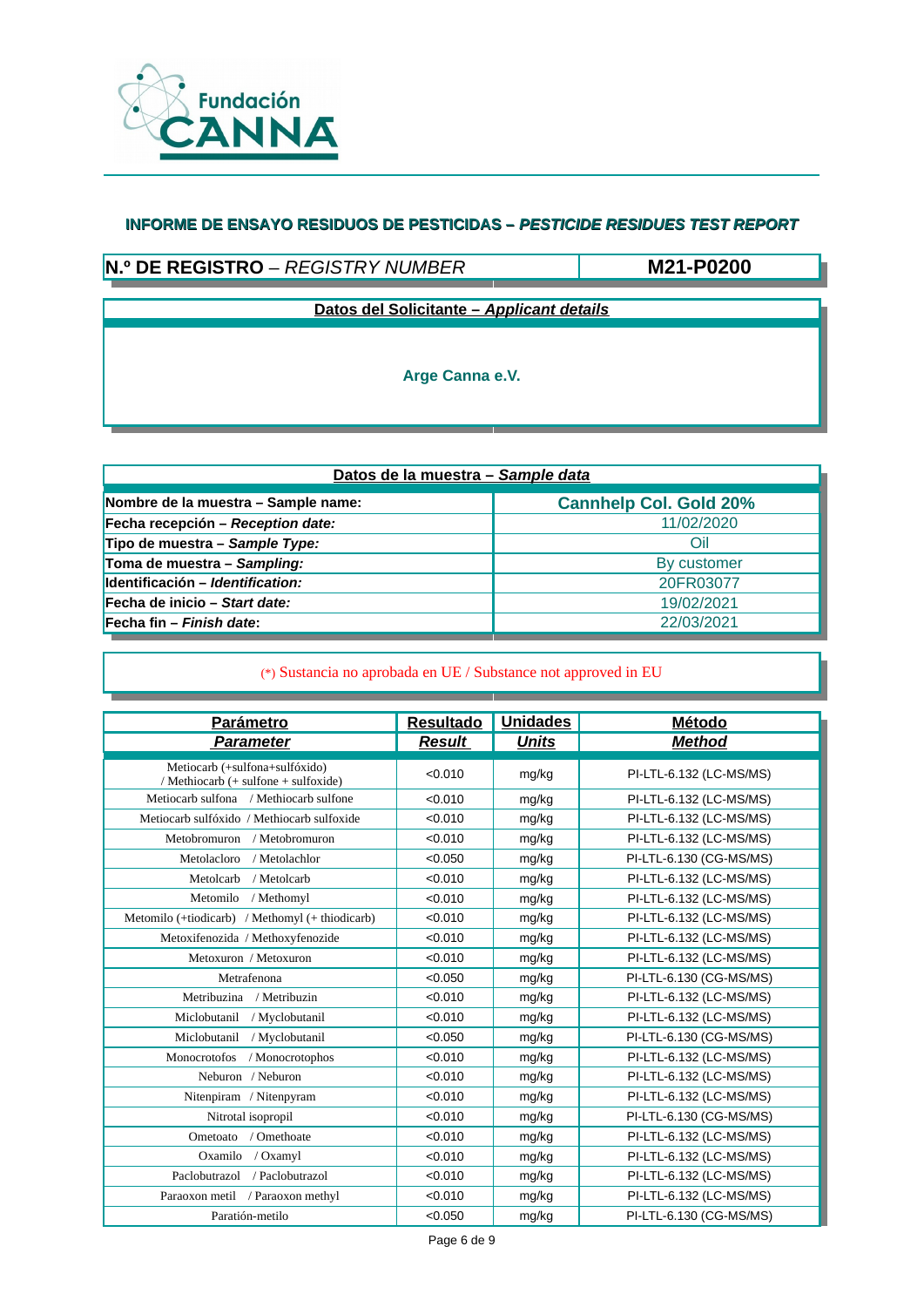

# **N.º DE REGISTRO** – *REGISTRY NUMBER*

**M21-P0200**

**Datos del Solicitante –** *Applicant details*

**Arge Canna e.V.**

| Datos de la muestra - Sample data   |                               |  |  |  |  |
|-------------------------------------|-------------------------------|--|--|--|--|
| Nombre de la muestra - Sample name: | <b>Cannhelp Col. Gold 20%</b> |  |  |  |  |
| Fecha recepción - Reception date:   | 11/02/2020                    |  |  |  |  |
| Tipo de muestra - Sample Type:      | Oil                           |  |  |  |  |
| Toma de muestra - Sampling:         | By customer                   |  |  |  |  |
| Identificación - Identification:    | 20FR03077                     |  |  |  |  |
| Fecha de inicio - Start date:       | 19/02/2021                    |  |  |  |  |
| Fecha fin - Finish date:            | 22/03/2021                    |  |  |  |  |

| <b>Parámetro</b>                                                           | <b>Resultado</b> | <b>Unidades</b> | Método                  |
|----------------------------------------------------------------------------|------------------|-----------------|-------------------------|
| <b>Parameter</b>                                                           | <b>Result</b>    | <b>Units</b>    | <b>Method</b>           |
| Pencicuron / Pencicuron                                                    | < 0.010          | mg/kg           | PI-LTL-6.132 (LC-MS/MS) |
| Pendimetalina                                                              | < 0.050          | mg/kg           | PI-LTL-6.130 (CG-MS/MS) |
| Pertane                                                                    | < 0.050          | mg/kg           | PI-LTL-6.130 (CG-MS/MS) |
| Picoxistrobin                                                              | < 0.010          | mg/kg           | PI-LTL-6.130 (CG-MS/MS) |
| Piraclostrobina / Pyraclostrobin                                           | < 0.010          | mg/kg           | PI-LTL-6.132 (LC-MS/MS) |
| Pirifenox                                                                  | < 0.050          | mg/kg           | PI-LTL-6.132 (LC-MS/MS) |
| Pirimetanil<br>/ Pyrimethanil                                              | < 0.010          | mg/kg           | PI-LTL-6.132 (LC-MS/MS) |
| Pirimicarb<br>/ Pirimicarb                                                 | < 0.010          | mg/kg           | PI-LTL-6.132 (LC-MS/MS) |
| Pirimicarb (+desmetil pirimicarb)<br>/ Pirimicarb (+ desmethyl pirimicarb) | < 0.010          | mg/kg           | PI-LTL-6.132 (LC-MS/MS) |
| Pirimifos-metil / Pirimiphos-methyl                                        | < 0.010          | mg/kg           | PI-LTL-6.130 (CG-MS/MS) |
| Promecarb<br>/ Promecarb                                                   | < 0.010          | mg/kg           | PI-LTL-6.132 (LC-MS/MS) |
| Prometrina<br>/ Prometrine                                                 | < 0.010          | mg/kg           | PI-LTL-6.132 (LC-MS/MS) |
| Propetamfos<br>/ Propetamphos                                              | < 0.010          | mg/kg           | PI-LTL-6.130 (CG-MS/MS) |
| Propoxur<br>/ Propoxur                                                     | < 0.010          | mg/kg           | PI-LTL-6.132 (LC-MS/MS) |
| Prosulfocarb<br>/ Prosulfocarb                                             | < 0.050          | mg/kg           | PI-LTL-6.130 (CG-MS/MS) |
| Protiofos                                                                  | < 0.050          | mg/kg           | PI-LTL-6.130 (CG-MS/MS) |
| Rotenona / Rotenone                                                        | < 0.010          | mg/kg           | PI-LTL-6.132 (LC-MS/MS) |
| Siltiofam<br>/ Silthiofam                                                  | < 0.010          | mg/kg           | PI-LTL-6.132 (LC-MS/MS) |
| Tebufenocida / Tebufenozide                                                | < 0.010          | mg/kg           | PI-LTL-6.132 (LC-MS/MS) |
| Teflubenzuron / Teflubenzuron                                              | < 0.010          | mg/kg           | PI-LTL-6.132 (LC-MS/MS) |
| Terbacilo                                                                  | < 0.050          | mg/kg           | PI-LTL-6.130 (CG-MS/MS) |
| Terbumeton<br>/ Terbumeton                                                 | < 0.010          | mg/kg           | PI-LTL-6.132 (LC-MS/MS) |
| Terbutrina / Terbutryn                                                     | < 0.010          | mg/kg           | PI-LTL-6.132 (LC-MS/MS) |